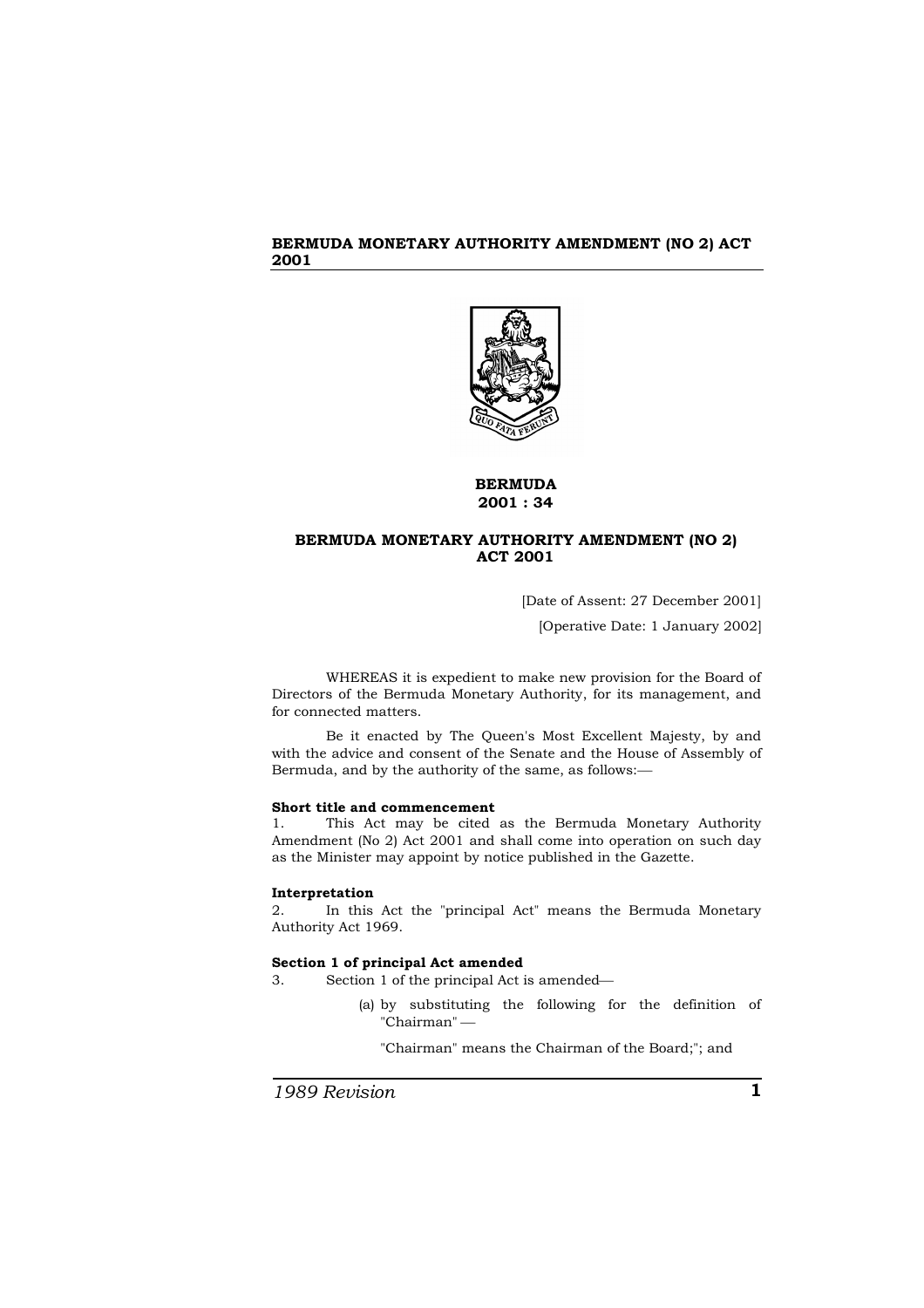- (b) by deleting the definition of "General Manager";
- (c) by inserting the following definitions in their appropriate alphabetical positions
	- ""Deputy Chairman" means the Deputy Chairman of the Board;
	- "non-executive member" means a member of the Board other than the Chief Executive Officer, the Superintendent of Banking, Trust and Investment and the Supervisor of Insurance;
	- "officer" in relation to the Authority includes director and secretary;".

#### **Section 4 of principal Act repealed and replaced**

4. Section 4 of the principal Act is repealed and replaced by the following section

## **"Board of Directors**

4. (1) There shall be a Board of Directors of the Authority which shall consist of

- (a) the Chief Executive Officer of the Authority, who shall be the Chairman;
- (b) four members appointed by the Minister from persons with experience of the financial services industry ;
- (c) four members appointed by the Minister from persons who are members of the Insurance Advisory Committee established by the Insurance Act 1978;
- (d) the Superintendent of Banking, Trust and Investment; and
- (e) the Supervisor of Insurance.

(2) The Minister shall appoint a Deputy Chairman from the non-executive members of the Board.

(3) Part 1 of the First Schedule shall have effect with respect to the tenure and qualifications of office of the non-executive members of the Board, and Part 2 of the First Schedule shall have effect with respect to the procedure for meetings of the Board.".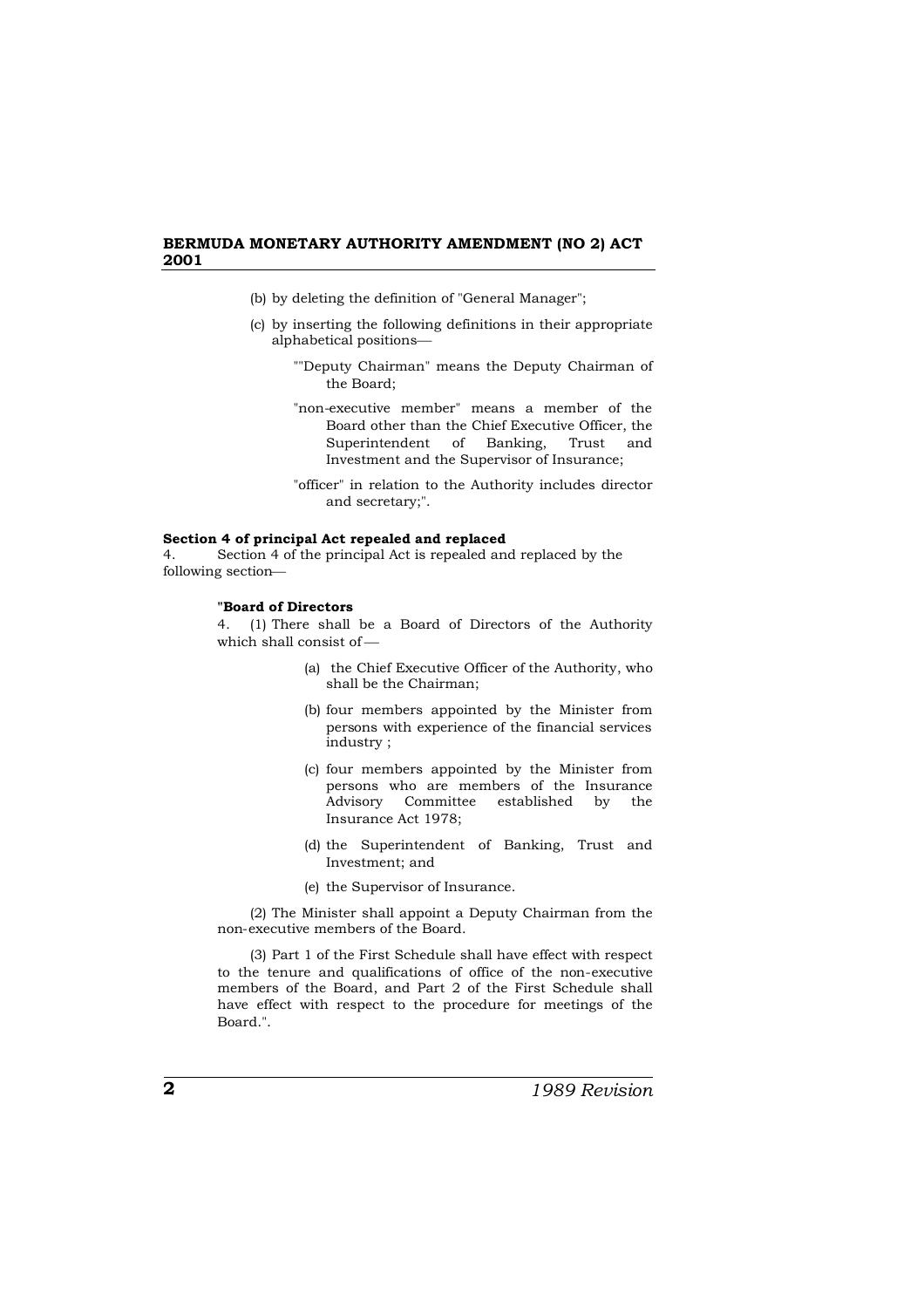## **Section 4A of principal Act repealed and replaced**

5. Section 4A of the principal Act is repealed and replaced by the following section

#### **"Functions of the Board**

4A The functions of the Board shall be to manage the affairs and business of the Authority, and to determine the policy objectives and strategy of the Authority.".

#### **Section 4B of principal Act repealed and replaced**

6. Section 4B of the principal Act is repealed and replaced by the following section

### **"Immunity from suit**

4B (1) No action, suit, prosecution or other proceeding shall be brought or instituted personally against an officer, servant or agent of the Authority in respect of any act done bona fide in pursuance or execution or intended execution of this Act or any other Act and regulations made thereunder.

(2) Where any officer is exempt from liability by reason only of subsection (1), the Authority shall be liable to the extent that it would be if that officer were a servant or agent of the Authority.

(3) Neither the Authority nor any person who is, or is acting as, an officer, servant or agent of the Authority is liable in damages for anything done or omitted in the discharge or purported discharge of the Authority's functions under this Act or any other Act and regulations made thereunder unless it is shown that the act or omission was in bad faith.".

#### **Section 4C added to principal Act**

7. The principal Act is amended by adding the following section after section 4B

#### **"Functions to be carried out by non-executive members**

4C (1) The functions mentioned in subsection (2) shall be performed by a committee of the Board consisting of all the nonexecutive members of the Board.

- (2) The functions mentioned in subsection (1) are
	- (a) keeping under review the question whether the Authority is discharging its functions in accordance with the policy objectives and strategy determined by the Board;

*1989 Revision* **3**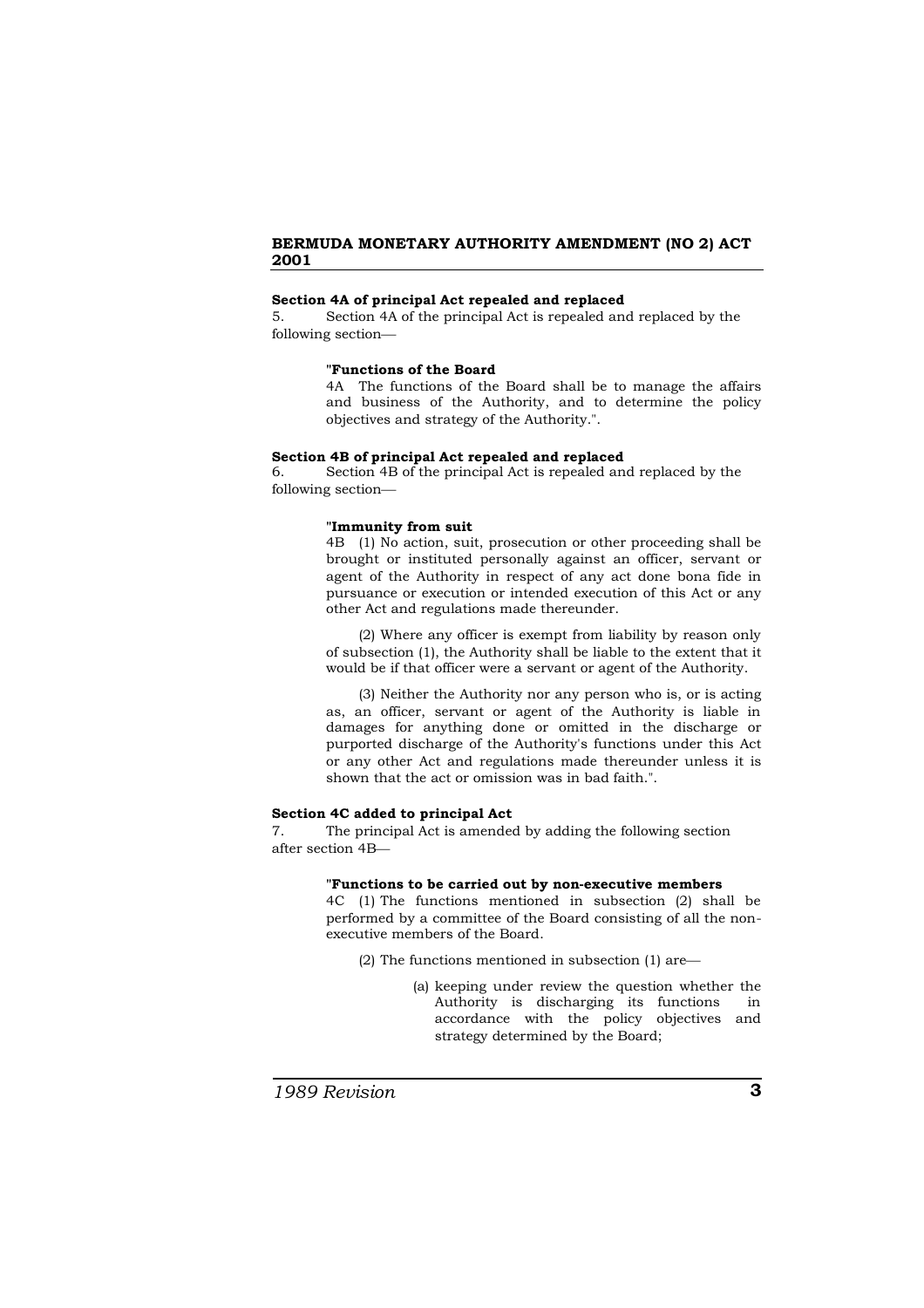- (b) keeping under review the question whether the Authority's internal financial controls secure the proper conduct of its financial affairs; and
- (c) determining the remuneration and other terms of service of the Chief Executive Officer of the Authority, the Superintendent of Banking, Trust and Investment and the Supervisor of Insurance.
- (3) At a meeting of the committee the quorum shall be five.
- (4) The Deputy Chairman shall chair the committee.

(5) Subject to subsections (3) and (4), the committee shall determine its own procedure.

(6) The committee may delegate any of its functions to two or more of its members.".

#### **Section 4D added to principal Act**

8. The principal Act is amended by adding the following section after section 4C

#### **"Delegation of Authority's powers and duties**

4D (1) The Authority may, by instrument in writing, delegate to  $\overline{\phantom{0}}$ 

- (a) an officer or servant of the Authority; or
- (b) a committee constituted by the Board from persons who are officers or servants of the Authority,

any function or power vested in the Authority.

(2) A delegation under subsection (1) may —

- (a) be made subject to such conditions, qualifications and exceptions as the Authority may prescribe in the instrument of delegation;
- (b) be revoked or varied by a subsequent instrument.

(3) The Authority may perform any function or exercise any power notwithstanding that it has delegated it to some other person or committee.".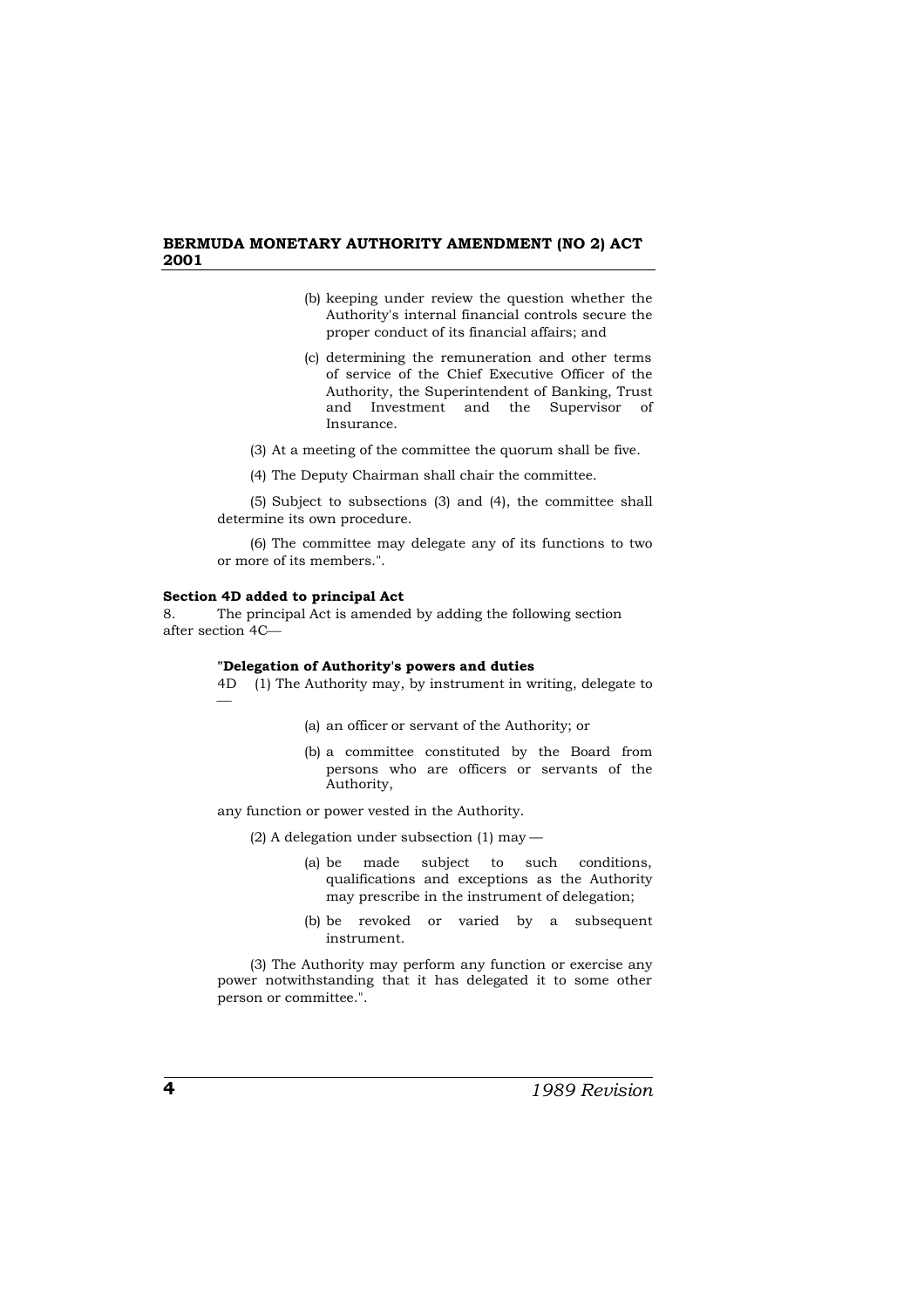### **Section 4E added to principal Act**

9. The principal Act is amended by adding the following section after section 4D

#### **"Chief Executive Officer**

4E (1) There shall be a Chief Executive Officer of the Authority appointed by the Minister from persons with experience of the financial services industry.

(2) A person is disqualified for appointment as Chief Executive Officer of the Authority if he is a member of either House of the Legislature.

(3) An appointment made pursuant to subsection (1) shall be for a term of not less than three years but not more than five years, and may be renewed.

(4) The Minister acting after consultation with the Authority may terminate the appointment of the Chief Executive Officer of the Authority if he is satisfied

- (a) that he has become bankrupt, that his estate has been sequestered or that he has made an arrangement with or granted a trust deed for his creditors; or
- (b) that he is unable or unfit to discharge his functions as Chief Executive Officer of the Authority.

(5) The Chief Executive Officer of the Authority shall, subject to the authority of the Board, administer the affairs of the Authority, and shall have such other functions as the Board may assign to him.".

#### **Section 4F added to principal Act**

10. The principal Act is amended by adding the following section after section 4E

### **"Superintendent of Banking, Trust and Investment**

4F (1) There shall be a Superintendent of Banking, Trust and Investment appointed by the Authority.

(2) An appointment made pursuant to subsection (1) shall not have effect until it is approved by the Minister.

(3) The Superintendent of Banking, Trust and Investment shall perform such functions and exercise such powers of the Authority under the Banks and Deposit Companies Act 1999,

*1989 Revision* **5**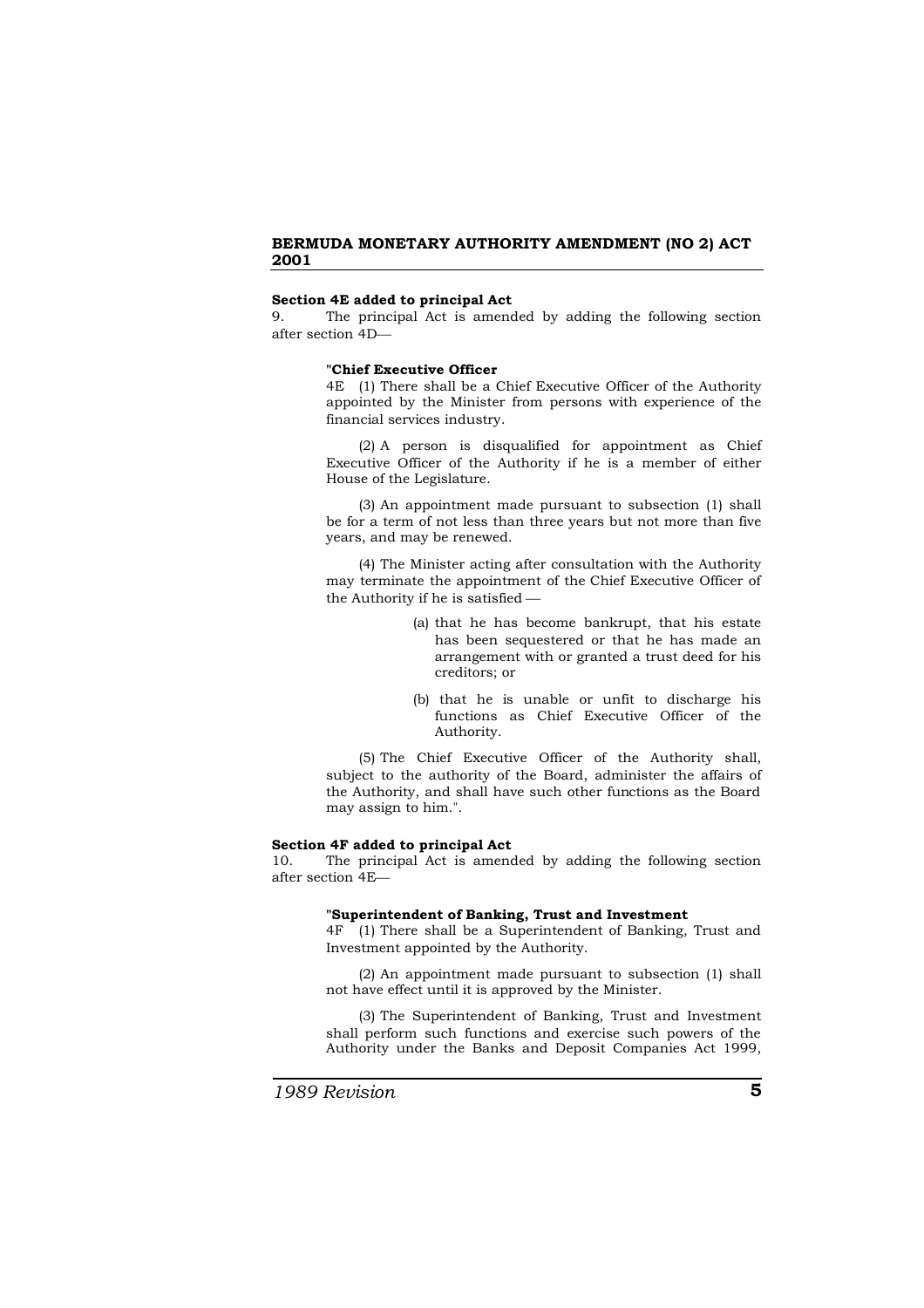the Trusts (Regulation of Trust Business) Act 2001, the Investment Business Act 1998 and such other functions relating to financial services (other than insurance) as the Authority may delegate to him.

(4) In performing such functions and exercising such powers, the Superintendent of Banking, Trust and Investment shall have regard to the Authority's policies in relation to financial services and shall comply with such general directions as the Board may give from time to time in respect thereof.".

### **Section 4G added to principal Act**

11. The principal Act is amended by adding the following section after section 4F

### **"Supervisor of Insurance**

4G. (1) There shall be a Supervisor of Insurance appointed by the Authority.

(2) An appointment made pursuant to subsection (1) shall not have effect until it is approved by the Minister .

(3) The Supervisor of Insurance shall perform such functions and exercise such powers of the Authority under the Insurance Act 1978 as the Authority may delegate to him.

(4) In performing such functions and exercising such powers, the Supervisor of Insurance shall have regard to the Authority's policies in relation to financial services and shall comply with such general directions as the Board may give from time to time in respect thereof.".

### **Section 5 of principal Act repealed and replaced**

12. Section 5 of the principal Act is repealed and replaced by the following section

### **"Employment of officers, servants and agents**

5 The Authority shall, subject to such terms and conditions as it thinks fit, employ such officers, servants and agents as the Authority considers necessary for the due performance of the Authority's functions.".

# **Section 6 of principal Act repealed**

13. Section 6 of the principal Act is repealed.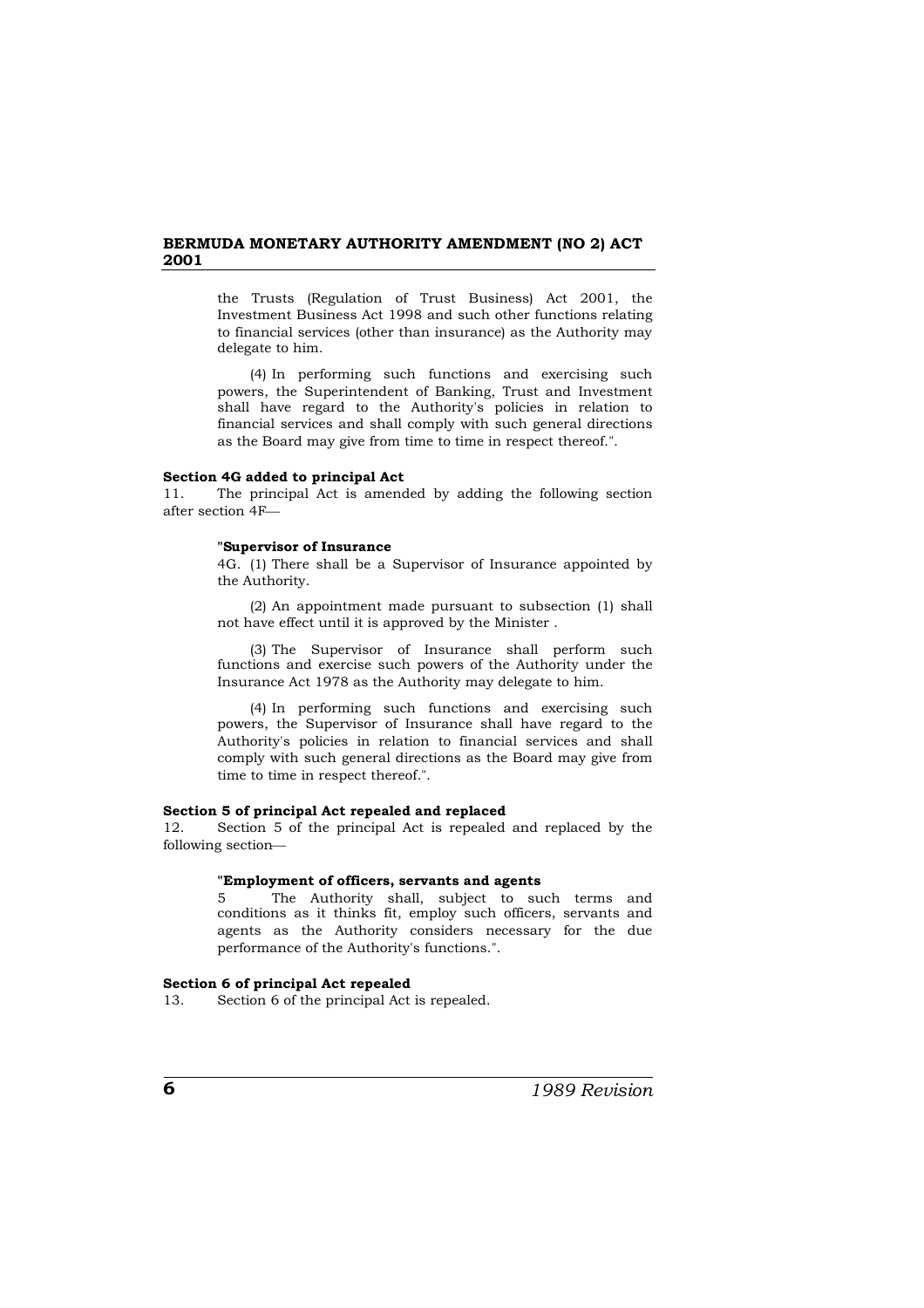### **Section 27 of principal Act amended**

14. Section 27 of the principal Act is amended by repealing subsection (1) and substituting the following subsections

> (1) The accounts of the Authority shall be audited annually by an auditor approved by the Minister.

> (1a) Upon the completion of the audit, the auditor shall present such accounts to the Board.".

#### **First Schedule to principal Act repealed and replaced**

15. The First Schedule to the principal Act is repealed and replaced by the following schedule

# **"FIRST SCHEDULE**

(section 4)

### BOARD OF DIRECTORS

# Part 1: Tenure and qualifications of non-executive members of the Board

#### *Terms of Office*

1. Appointment as director of the Authority shall be for a period of not less than three years and not more than five years, except that initially some appointments may be for shorter and different periods so as to secure that appointments expire at different times.

2. A person appointed as director of the Authority in place of a person who ceased to hold office before the end of the term for which he was appointed shall be appointed for the remainder of that person's term of office.

3. A person appointed as director of the Authority may resign his office by written notice to the Authority.

4. The Minister shall cause to be published in the Gazette the name of every person appointed as director of the Authority.

# *Qualification for appointment*

5. A person is disqualified for appointment as director of the Authority if he is a member of either House of the Legislature or a person serving in a government department in employment in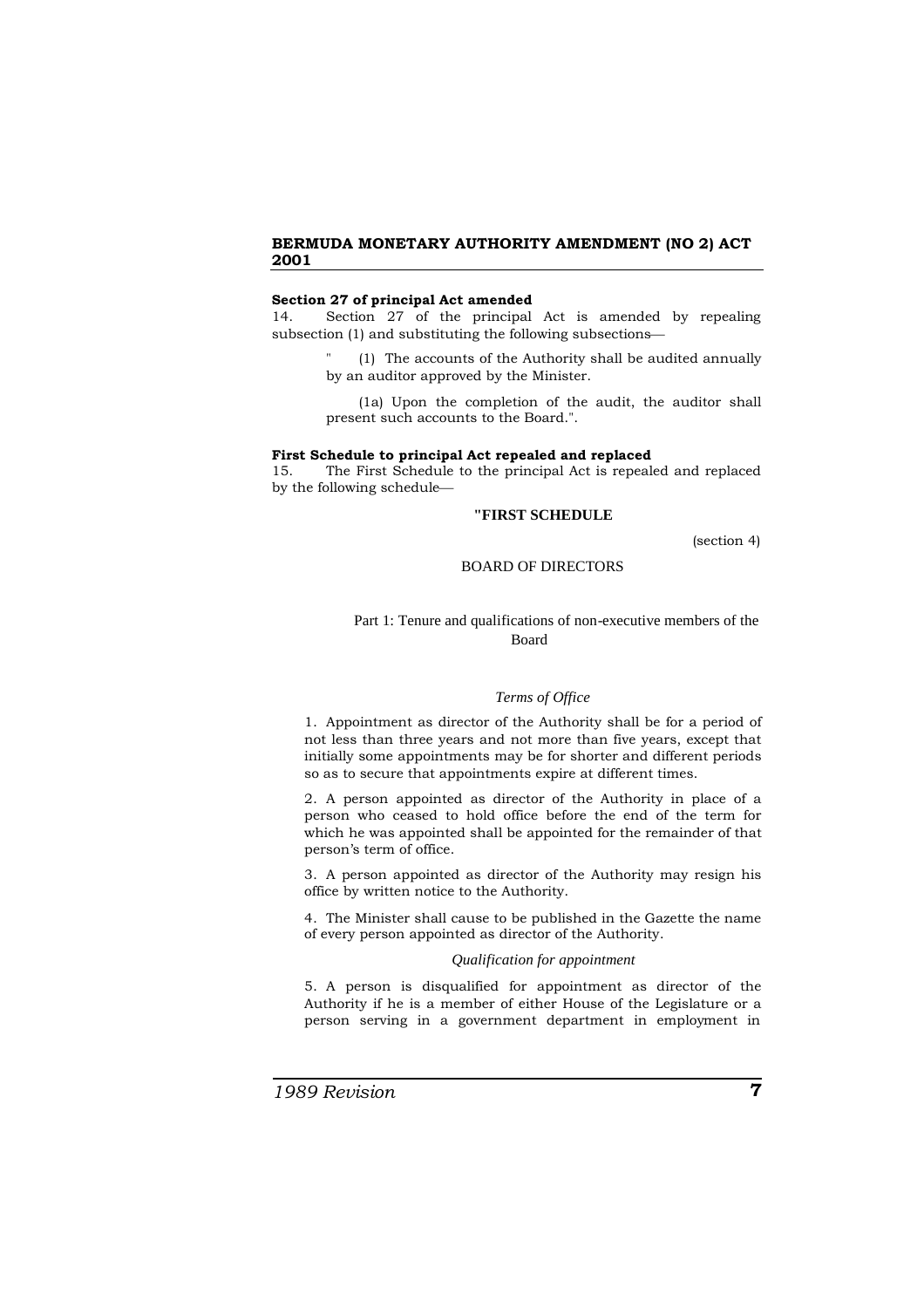respect of which remuneration is payable out of money provided by Parliament.

6. The fact that a person has held office as director of the Authority does not disqualify him for re-appointment to that office.

### *Removal from office*

7. A person appointed as director of the Authority shall vacate office if he becomes a person to whom paragraph 5 applies.

8. The Minister acting after consultation with the Authority may remove a person from office as director of the Authority if he is satisfied that that person -

- (a) has been absent from meetings of the Board for more than three months without the consent of the Board;
- (b) has become bankrupt, that his estate has been sequestered or that he has made an arrangement with or granted a trust deed for his creditors; or
- (c) is unable or unfit to discharge his functions as a member.

#### *Remuneration*

9. A director of the Authority shall be entitled to be paid by the Authority such remuneration and allowances as the Authority may determine with the approval of the Minister.

Part 2: Procedure for meetings of the Board

## *Powers*

10.The Board may act notwithstanding the existence of one or more vacancies in its members or a defect in the appointment of a member.

11.The Board may appoint such committees, as it thinks fit.

## *Meetings*

12.(1) The Board shall meet as often as necessary or expedient for the due performance of its functions.